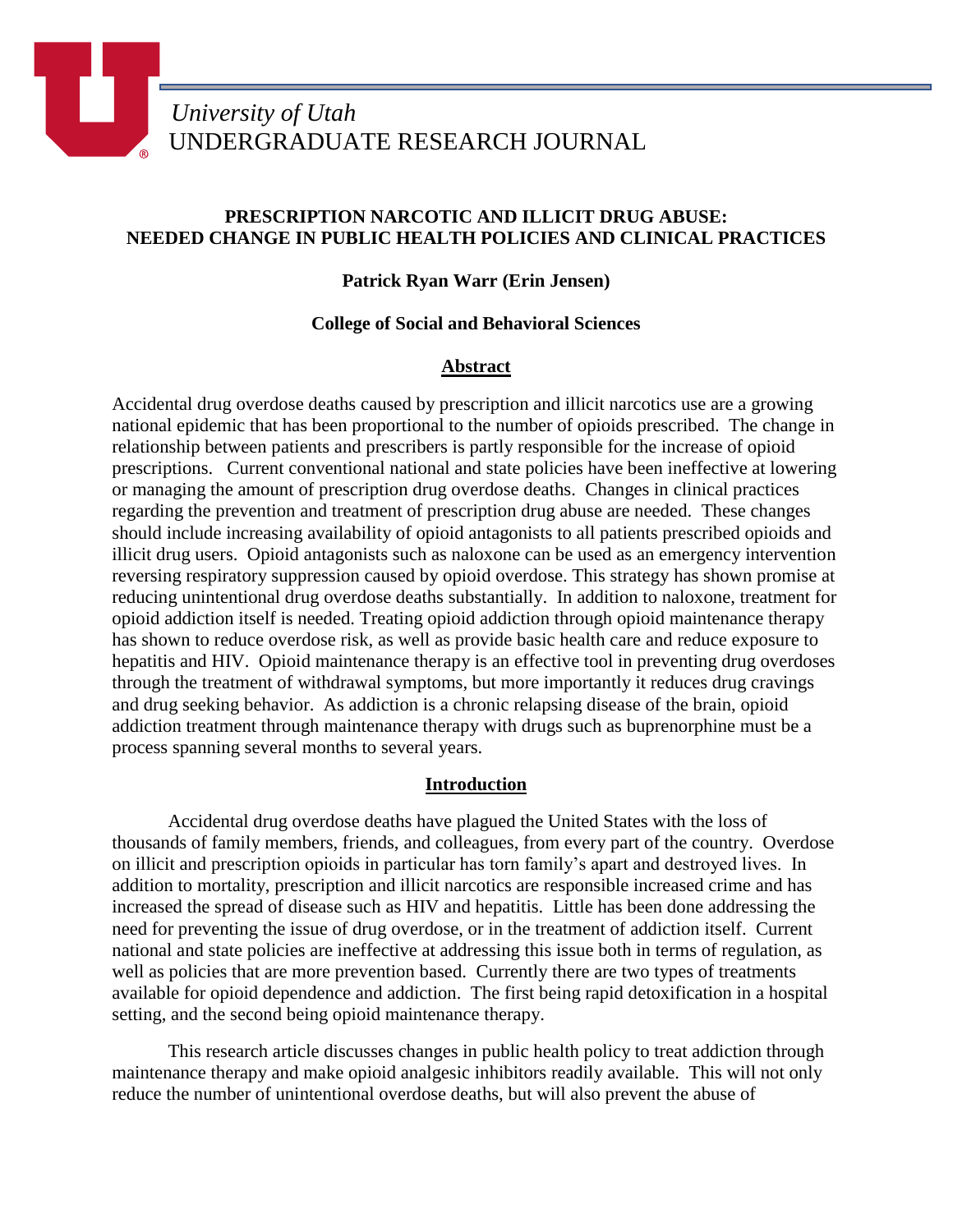prescription and illicit narcotics. This research article shows evidence that rapid detoxification of patients with opioid dependence and addiction is not the best form of treatment given relapse rates of opioid addicts. In addition, current data suggests opioid maintenance therapy is the best treatment currently available as a harm reduction strategy and decrease morbidity.

### **Literature Review**

Opioids are a class of medications called opioid analgesics. Generally, opioids are used for pain and are most effective while being used in acute settings. The side effect that makes opioids so dangerous is respiratory suppression. Unfortunately, many opioid users using these drugs legitimately or not do not understand the dangers that are associated with their use. In some cases, opioids are used in long term settings where pain control is needed over a long period of time. The prolonged use of opioids creates a particularly dangerous situation as the amount of drug needed to create the pain-relieving effect, or in the case of those abusing the drug for euphoria, increases. Individuals can overdose on opiates accidentally by either taking too much in an attempt to reduce pain, or those that have become addicted to opiates will generally begin taking very large doses at some point in their use.

Addiction can be defined as compulsive behavior that is reinforced by reward, and the inability to control intake of that substance (Bowman, Eiserman, Beletsky, Stancliff, & Bruce 2013). Addiction has a profound effect on the lives of those addicted, as well as their friends and families. The abuse potential for prescription opioids is extremely high. Addiction to prescription opioids generally is the result of abusing prescriptions obtained after medical procedures or injuries in the treatment of pain. Prescription opioid addiction can also be the result of diversion through family, friends, or purchased illegally. Individuals abusing prescription opioids are at a drastically increased risk for overdose.

Prescription drug abuse and addiction has exponentially grown since 1970. In 2007, the Center for Disease Control and Prevention reported 27,000 drug overdose deaths in the United States, 1 overdose death for every 19 minutes (CDC, 2013). The massive increase in prescription drug overdose is largely responsible for the increased availability of opioid analgesics either through physicians or online pharmacies. In 1997 pharmaceutical companies supplied 97 mg of morphine per person in the U.S. and in 2007 that number had increased to 600 mg per person with the typical morphine dose being 4-10 mg (CDC, 2013). These staggering numbers is proof of a nationwide public health crisis, as with more availability to opiates will create more addicts and overdose deaths.

The increase of opioid deaths and sales correlates with prescribing practices of physicians. This is partly due to the change in social view towards pain and suffering, as well as business practices between physicians and their patients. Previous doctor patient relationships were based on the patients suffering and the physician's knowledge to ease the suffering of the patient. The present relationship between doctor and patient is more of doctor and "client" (Ling, &Wu, 2013). This change in relationship has created an environment where patients can demand drugs because they are paying the physician to prescribe them.

In addition to opioids that are being prescribed by physicians, is also the increasing occurrence of opioids being co-prescribed with benzodiazepines, or also consumed with alcohol. Benzodiazepines increase the risk of overdose in patients also taking opioids due to the additional central nervous suppression of benzodiazepines, coupled with the respiratory suppression of opioids. A 2009 study in West Virginia suggested of 295 overdose deaths in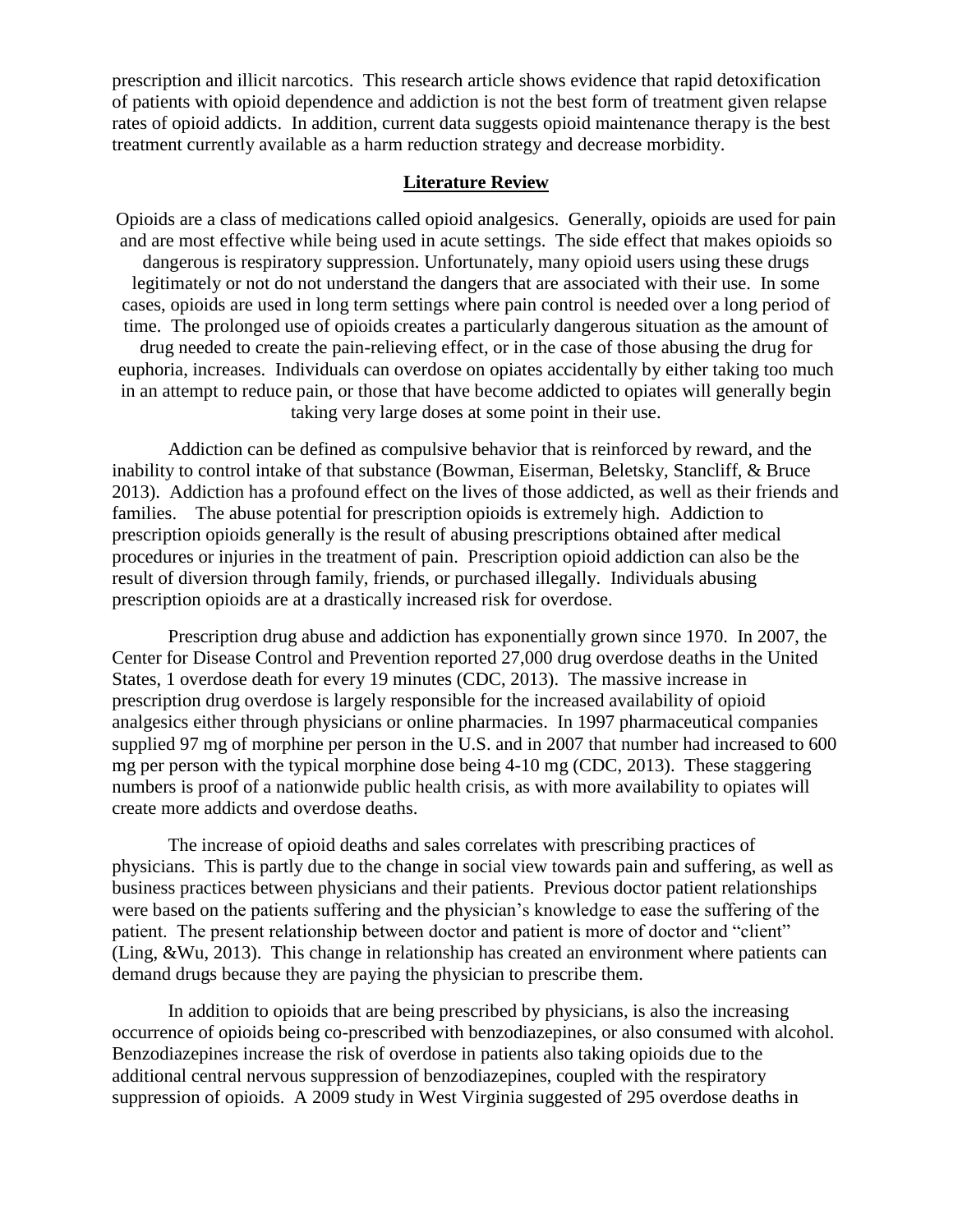2006, half were caused by a psychotropic drug usually in combination of an opioid, and 75% included benzodiazepines (Toblin et al,. 2009, p.493). This indicates that there is a need to increase public awareness and knowledge of combining opioids with other drugs, particularly combining them with benzodiazepines. Practitioners particularly need to be aware and cautious in co prescribing opioids and benzodiazepines, and do so only when it would be absolutely necessary.

Treatments for opioid dependence and addiction can be difficult due to the rates of relapse and can be defined as a chronic relapsing disease. Treatment is even more difficult and less successful in the use of abstinence and cognitive behavioral approaches. Studies have found that 60% of heroin addicts treated in an inpatient setting relapsed after treatment and less than 25% of heroin addicts will remain abstinent after methadone maintenance therapy (Veilleux, Colvin, Anderson, York, & Heinz, 2010, p. 156). Maintenance therapy is the use of opioid agonists to help reduce drug cravings and the physiological symptoms of opioid withdrawal. Opioid antagonists can also be used in maintenance therapy to stop the user from feeling any euphoria or "high" in the event the individual uses opioids (Veilleux et al., 2010). Because opiate addiction has such a high rate of relapse, this suggests that the use of opioid maintenance therapy can be used to increase the amount of time users are abstinent of opioid. Patients of maintenance therapy can have a choice of a gradual taper over time, or being on maintenance therapy indefinitely.

While the risk for individuals addicted or abusing opioids is higher for overdose, there is a reduction in overdose risk while participating in maintenance treatment. A longitudinal study in Britain looked at the crude mortality rate of 42676 individuals from 1985-2006. This study found the crude mortality rate of individuals in treatment to be 6% while the crude mortality rate of individuals out of treatment was 11.5% (Degenhardt et al., 2009, p. 11). This shows a mortality rate that nearly doubles for opioid dependent individuals who are not participating in maintenance therapy. This is evidence that resources and availability of maintenance treatments need to be increased, as well as using maintenance therapy as a more mainstream line of treatment for opioid addiction.

Maintenance therapy provides a setting for regular health care to be provided for opioid dependent individuals with primary care physicians. Buprenorphine can be used as a maintenance drug and is also an opioid agonist/antagonist with its antagonist properties making it safer for use than methadone. Because buprenorphine can be administered and distributed more safely, it is appropriate for buprenorphine to be prescribed out of a primary care physician's office (Bowman et al., 2013). Buprenorphine prescribed from physician's offices provides convenience as well more privacy, vs methadone which must be administered at clinics on a daily basis. Regular visits with care providers also provides the opportunity to treat and prevent other diseases that are associated with opioid dependency such as HIV and hepatitis by also implementing needle exchange programs (Bowman et al., 2013).

Opponents of opioid maintenance therapy believe that treating opioid addiction by tapering off of opioids is most beneficial due to possible long-term side effects. This approach is not viable due to the number of patients who eventually relapse after going through opioid detoxification. A study in 2010 found that of 109 patients who had successfully completed an opioid detoxification program, 90% had relapsed (Smyth, B., Barry, J., Keenan, E., & Ducray, K, 2010. p. 1). Treatment of opioid addiction should be performed over a long period of time, using maintenance medication to help patients maintain stability. Treating opioid addiction through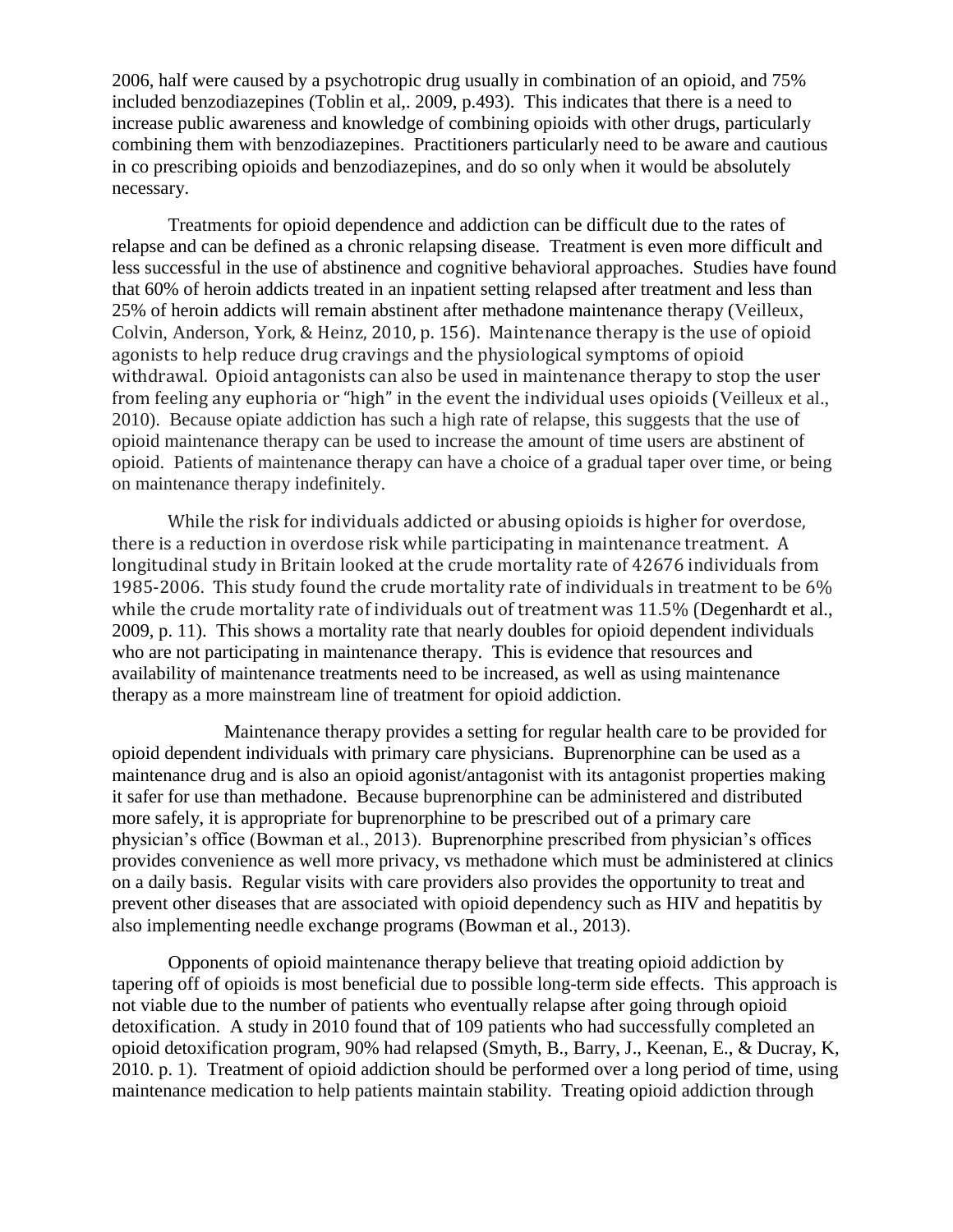maintenance is very similar to treating diabetes. Individuals on opioid maintenance therapy take a medication every day for the treatment of their disease, just as those with diabetes or asthma do. There is an associated risk of overdose on methadone itself because methadone behaves differently than most opioids. Serum methadone levels gradually increase over days of continued dosing, and in some cases can increase to levels of respiratory depression if abused. Buprenorphine however offers a safer alternative to methadone. One of the unique properties of buprenorphine is that it is a partial opioid agonist/antagonist, with a ceiling effect for respiratory depression (Veilleux et al., 2010). This makes buprenorphine an ideal maintenance treatment with less abuse potential, decreased overdose risk, and gives patience and additional convenience of not having to go to a methadone clinic as it can be prescribed from physicians' offices.

The treatment of mental health disorders and chronic pain is essential for the prevention of drug overdose deaths. People with mental health disorders are at an increased risk of having or developing substance abuse disorders. Previous studies have found that 15-20% of individuals with a psychiatric illness will also have a substance abuse disorder (Toblin et al,. 2009). A study in West Virginia examined 295 people who the state medical examiner listed their deaths as unintentional drug poisoning. This study found that 126 out of 295 (42.7%) people that died of drug overdose had a psychiatric illness at some point in their lives (Toblin et al., 2009). The screening for substance abuse disorders among psychiatric patients should be done regularly, to prevent accidental drug overdoses. In addition, those patients in addiction treatment need to be screened for psychiatric illnesses and treated appropriately as a means of preventing relapse, as well as drug overdose.

Prevention of accidental overdose deaths caused by prescription and illicit opioids can be optimized by using opioid antagonist drugs such as naloxone, and provides public health officials a unique way of preventing accidental overdose deaths. Naloxone in particular is excellent for reversing the effect of respiratory suppression cause by opiates and is regular carried police and emergency services personnel. Opioid Antagonists work by binding to the opioid neural binding sites in the brain, inhibiting the binding of opioid molecules. This makes the distribution of naloxone medications reasonably safe. Although police and fire agencies are thought of as the first responders to the scene of an individual who has overdosed on opioids, those who first find someone who has overdosed are friends and family. While naloxone is an antidote to overdose of opioids, it will not reverse any effects of other drugs such as methamphetamine or benzodiazepines.

Wilkes County in North Caroline had the third largest mortality rate in the country caused by drug overdose in 2007, which lead to the implementation of Project Lazarus. Project Lazarus began the unconventional use of the opioid antagonist drug naloxone, distributing with opioid prescriptions and making it available to those using illegal narcotics such as heroin. Before the implementation of Project Lazarus in Wilkes County, for every 100,000 populations there were 28.3 drug overdose deaths (Brason, Woe, & Dasgupta, 2013). Project Lazarus became a multifaceted public health program addressing overdose deaths caused by prescription drugs specifically. This program began to offer those with chronic pain issues safe access to treatment, as well as discussing with the public the importance of not sharing prescription medication. Project Lazarus then began actual education to prescribers and the public regarding administering and distributing naloxone. The process of co-prescribing naloxone with opioid prescriptions became practice, as well as distribution of naloxone to those who would be at most risk such as those addicted to heroin. In 2009 one year after Project Lazarus was implemented the mortality rate in Wilkes County hit its peak of 47 deaths per 100000 people caused by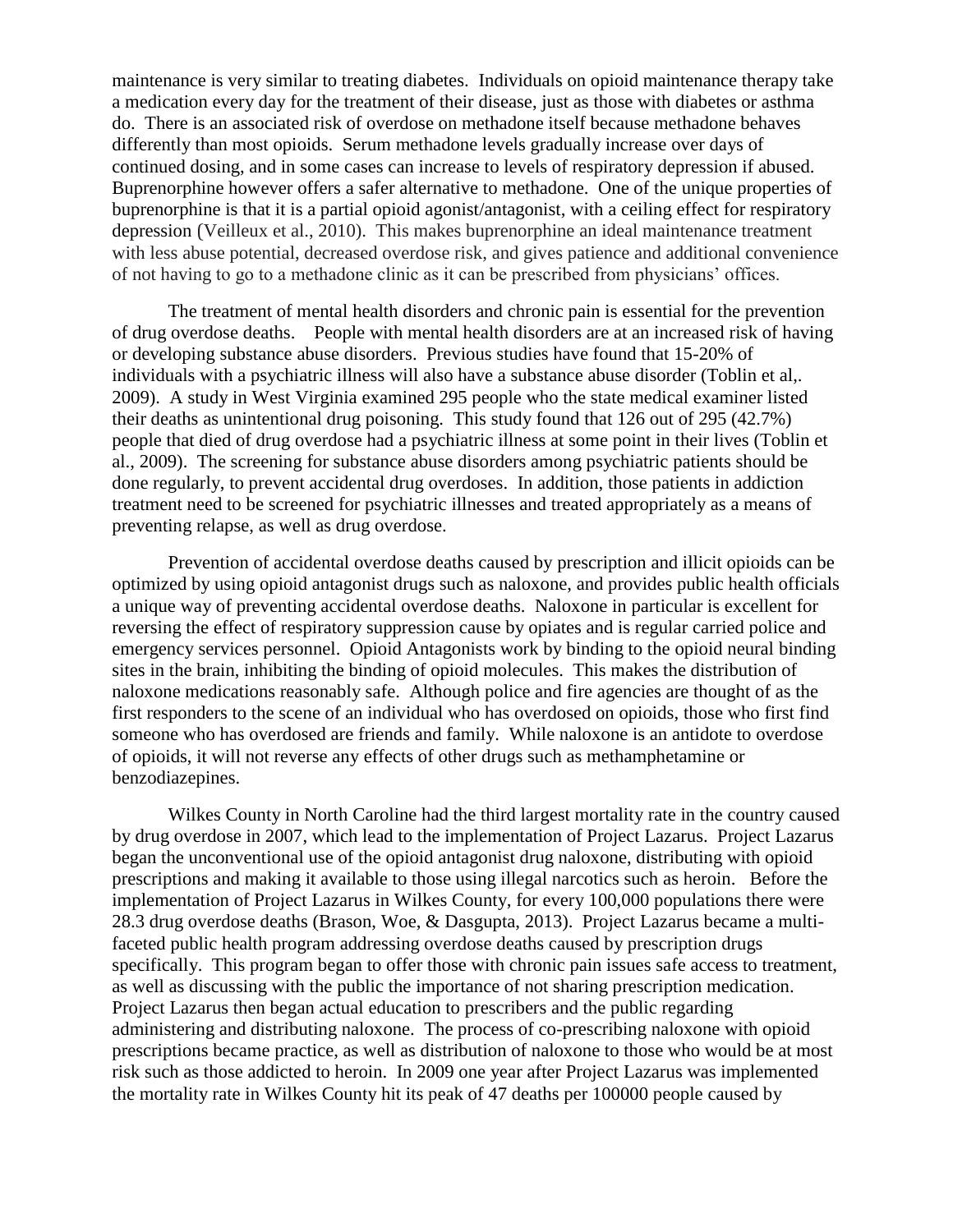unintentional drug poisoning, dropping to 15 deaths per 100000 people in 2011 (Brason, Woe,  $\&$ Dasgupta, 2013, p. 86.). This was a drastic reduction in the mortality rate caused by accidental drug overdose by 68% and has become a model for other programs for states in Maine, Ohio, New Mexico and Virginia.

Some have made the argument that increasing the availability of naloxone to friends, family and drug users will have the negative effect of increased drug use because naloxone could be thought of as a safety net. In 2001 the city of Chicago began a naloxone distribution program which is the biggest in the country, and has since reported that drug users trained in how to use naloxone had no problems persuading overdose victims to not continue injecting heroin (Kim, Irwin, & Kashnood, 2009). The idea that opioid users would use more opiates due to a naloxone safety net is flawed due to how naloxone work physiologically. Opioid users who have developed a physical dependency to opioids and trying to keep withdrawal symptoms at bay will have worse withdrawal symptoms precipitated by the naloxone. While drug use and abuse is of concern, the larger issue is death caused by drug overdose. The use of naloxone through naloxone distribution programs greatly outweighs any associated risk in that it simply saves lives.

#### **Conclusion**

The issue of drug overdose caused by prescription and illicit opioids has caused a public health emergency. The solution to this problem must include several different factors. Access and availability of prescription opioids needs to be reduced, and begins with change in physician's practice of writing prescription opioids.

Resources for the treatment of substance abuse disorders need to be increased, particularly the use of opioid maintenance therapy for the treatment of opioid addiction. Patients who are actively participating in opioid maintenance therapy are less likely to overdose on opioids due to the reduction of drug cravings, drug seeking behavior, and the use of opioid antagonists. Buprenorphine can be a convenient discreet way for individuals to receive maintenance therapy from a physician's office, where primary medical care can also be given reducing the risk of HIV and hepatitis.

Broad distribution and public education regarding naloxone as an opioid overdose antidote is needed. Physicians writing prescription for opioids for pain should also be giving prescriptions for naloxone, as well as instructing patients on how to properly and safely administer it during an emergency. Naloxone distribution and programs are needed for individuals abusing heroin. The ability for people to get naloxone that is inexpensive and discreet will reduce accidental drug overdose deaths from illicit opioids.

#### **References**

- Bowman, S., Eiserman, J., Beletsky, L., Stancliff, S., & Bruce, R. D. (2013). Reducing the Health Consequences of Opioid Addiction in Primary Care. *The American Journal of Medicine, 126*(7), 565-571. doi:<http://dx.doi.org/10.1016/j.amjmed.2012.11.031>
- Brason, F. W., Roe, C., & Dasgupta, N. (2013). Project Lazarus: An innovative community response to prescription drug overdose. *North Carolina medical journal, 74*(3), 259-61.
- CDC grand rounds: Prescription drug overdoses—a U.S. epidemic. (2012). *JAMA, 307*(8), 774- 776.